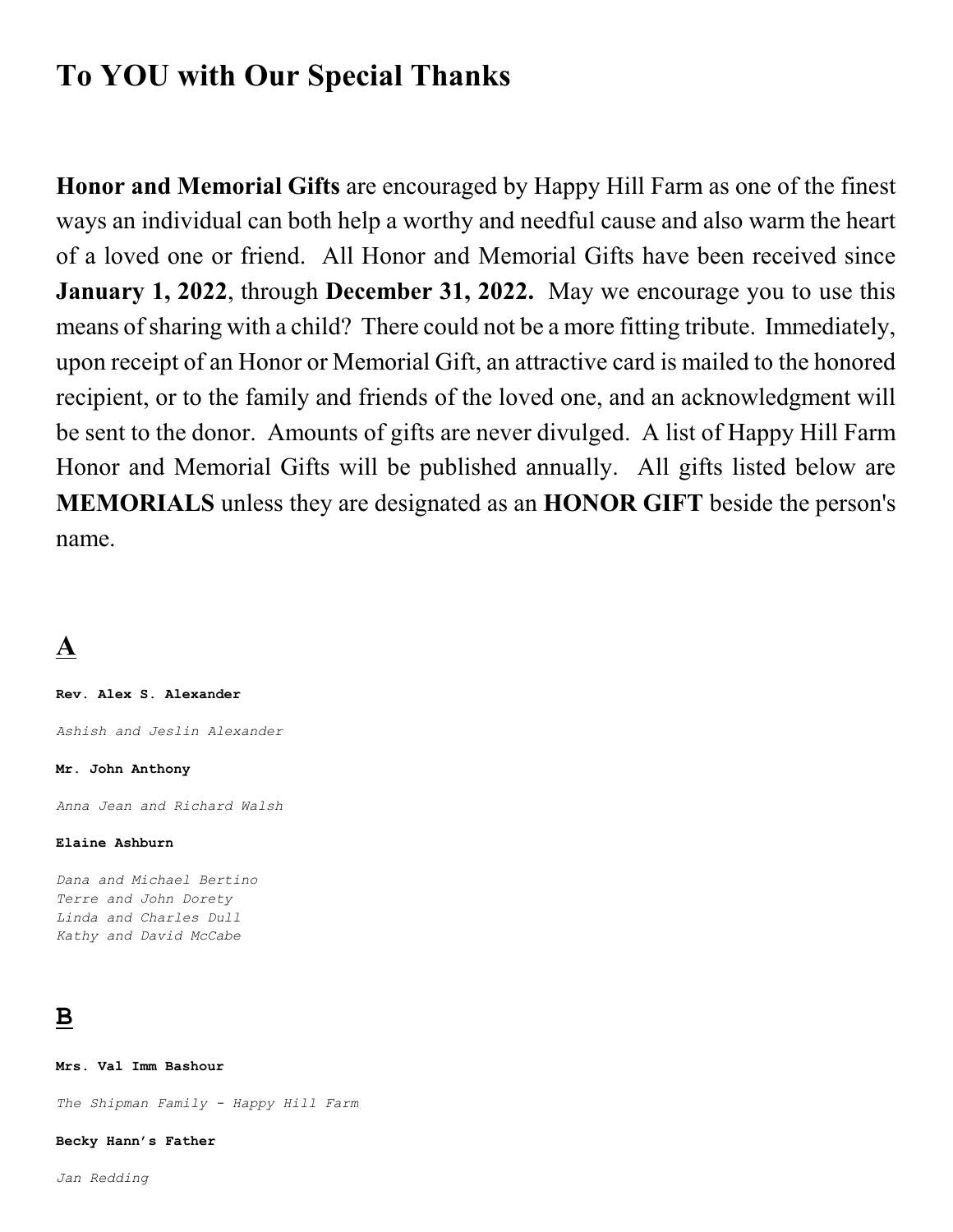#### **Betty L. Beneze**

*Mr. and Mrs. Charles L. (Buck) Beneze*

#### **Mr. Jerry Lee Benjamin**

*Virginia Barham Kenneth Davis Sandra Midkiff The Shipman Family - Happy Hill Farm*

#### **Sheila Brown**

*Gloria Shipman & Family*

#### **Bob Browning**

*Tolleson Wealth Management - Branding Team*

#### **Jane Browning**

*Tolleson Wealth Management - Branding Team*

#### **Will Browning**

*Tolleson Wealth Management - Branding Team*

#### **Terry Ross Burke**

*Beatrice Barager Mr. and Mrs. Happy Baumann Valerie DeBruin Barbara and Ken Fasola Katie Duncan and Jason Frazer Melissa and Craig Herndon Barbara and Vic Lambert Cynthia Mason The Shipman Family - Happy Hill Farm Aileene Starkp Amanda Szecsy*

#### **Pat Byerly**

*NCTA Faculty and Staff The Shipman Family - Happy Hill Farm* Jennifer Smith and Family

# **C**

#### **Mr. David D. Corley**

*The Shipman Family - Happy Hill Farm Anna Jean and Richard Walsh*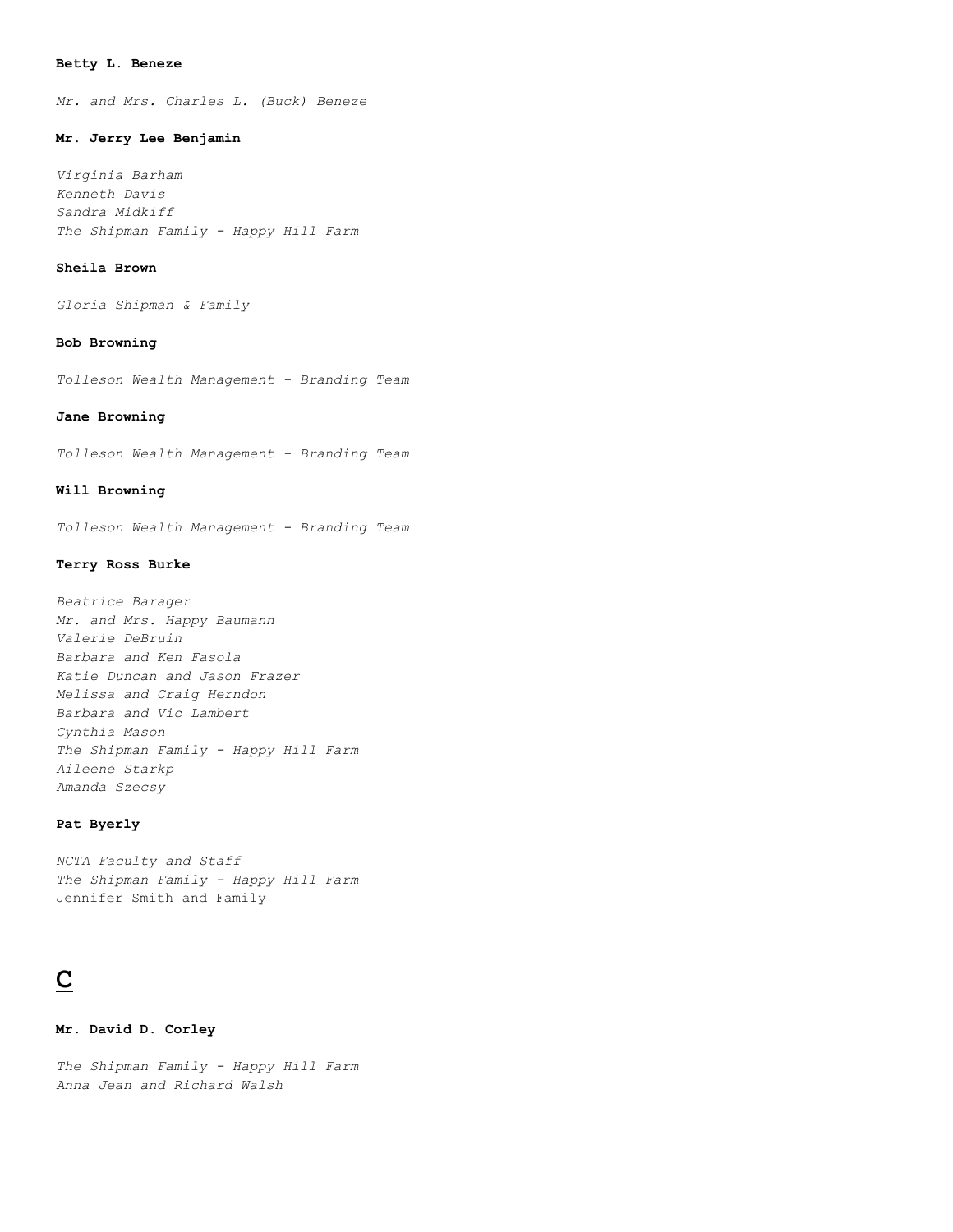### **Jack Daugherty**

*Gene Sanders*

#### **Averille and Stewart Dawson – HONOR**

*Tolleson Wealth Management - Branding Team*

## **Nancy Deen – HONOR**

*Mildred and Robert Hertel*

## **Neola Dodson**

*Christy and Brent Dodson The Shipman Family - Happy Hill Farm* Jennifer and David Smith

## **E**

#### **Pat Eager**

*Linda and Lloyd Marsh*

# **F**

**Mr. G. C. "Jack" Finch, Jr.**

*Katy Finch*

### **Virlene Griffin Finch**

*Cecil Bowen Debbie Branscum Laura and Laine Meek Lynn, Diana, and Joe Sharp Teri Ussery Mrs. Lilly May West*

## **Mr. Lee Brooks Freese**

*Anna Jean and Richard Walsh*

# **G**

**Joyce and Truitt Garrison – HONOR**

*Julie and Todd Garrison*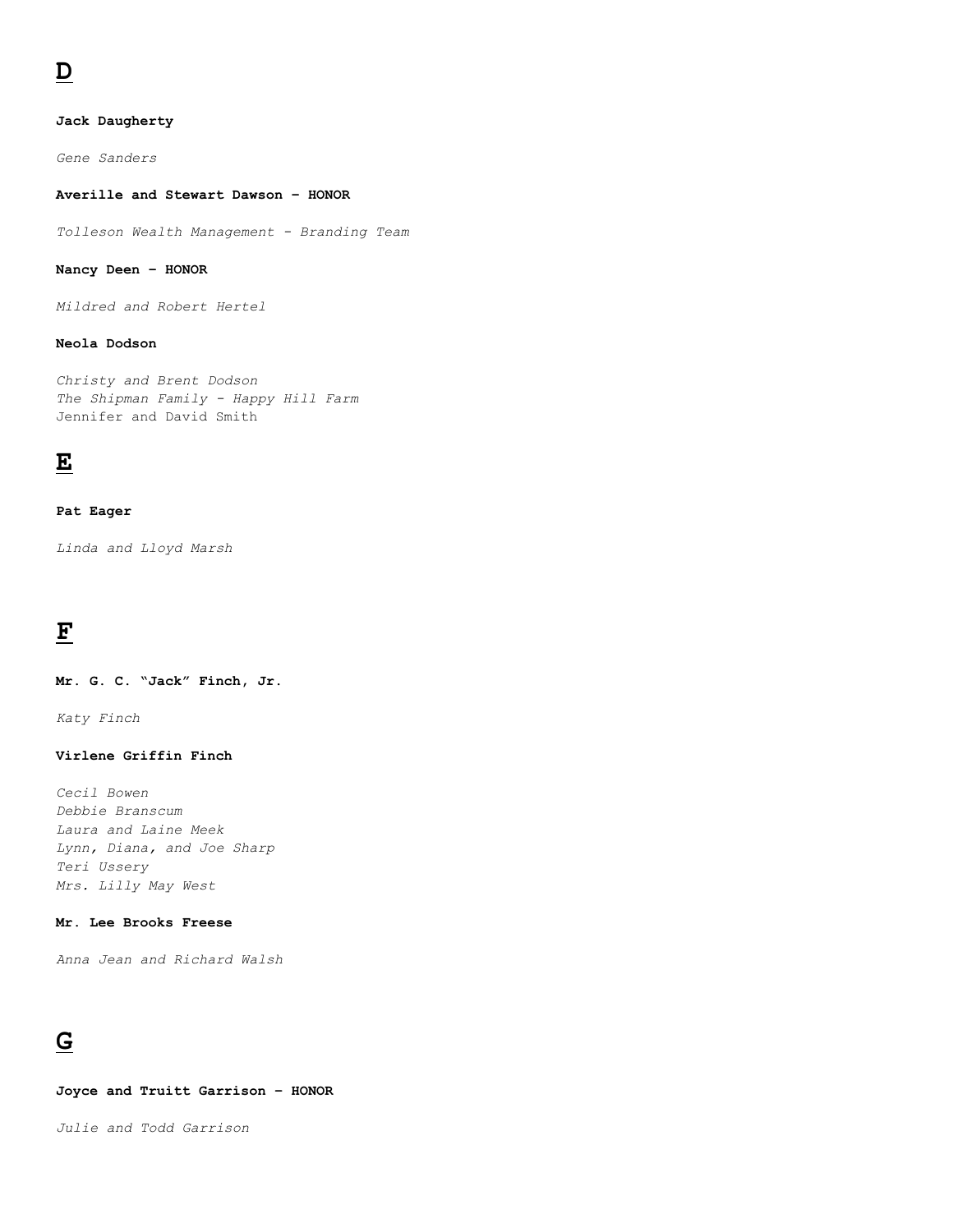#### **Mr. Steven Grage**

*Anna Jean and Richard Walsh*

#### **Grandchildren and Great-Grandchildren – HONOR**

*Jim W. Porter*

#### **Shay Griffin**

*Debbie Branscum*

## **H**

#### **Doris Hansen**

*Gene Sanders*

## **Mr. Joseph E. "Joe" Hardgrove**

*Laura Bennett*

#### **Nita McMinn Helmer**

*The Shipman Family - Happy Hill Farm Robin Hightower Thomas*

#### **J. D. Henderson**

*Linda Henderson*

#### **Emma Hickman – HONOR**

*Linda and Stan Sweeney*

#### **Mrs. Alberta Hogg**

*Anna Jean and Richard Walsh*

#### **Lara F. Hutt, III**

*Jamie and George Hight*

#### **Mr. Frank Hyde**

*Betty and Richard Lee Anna Jean and Richard Walsh*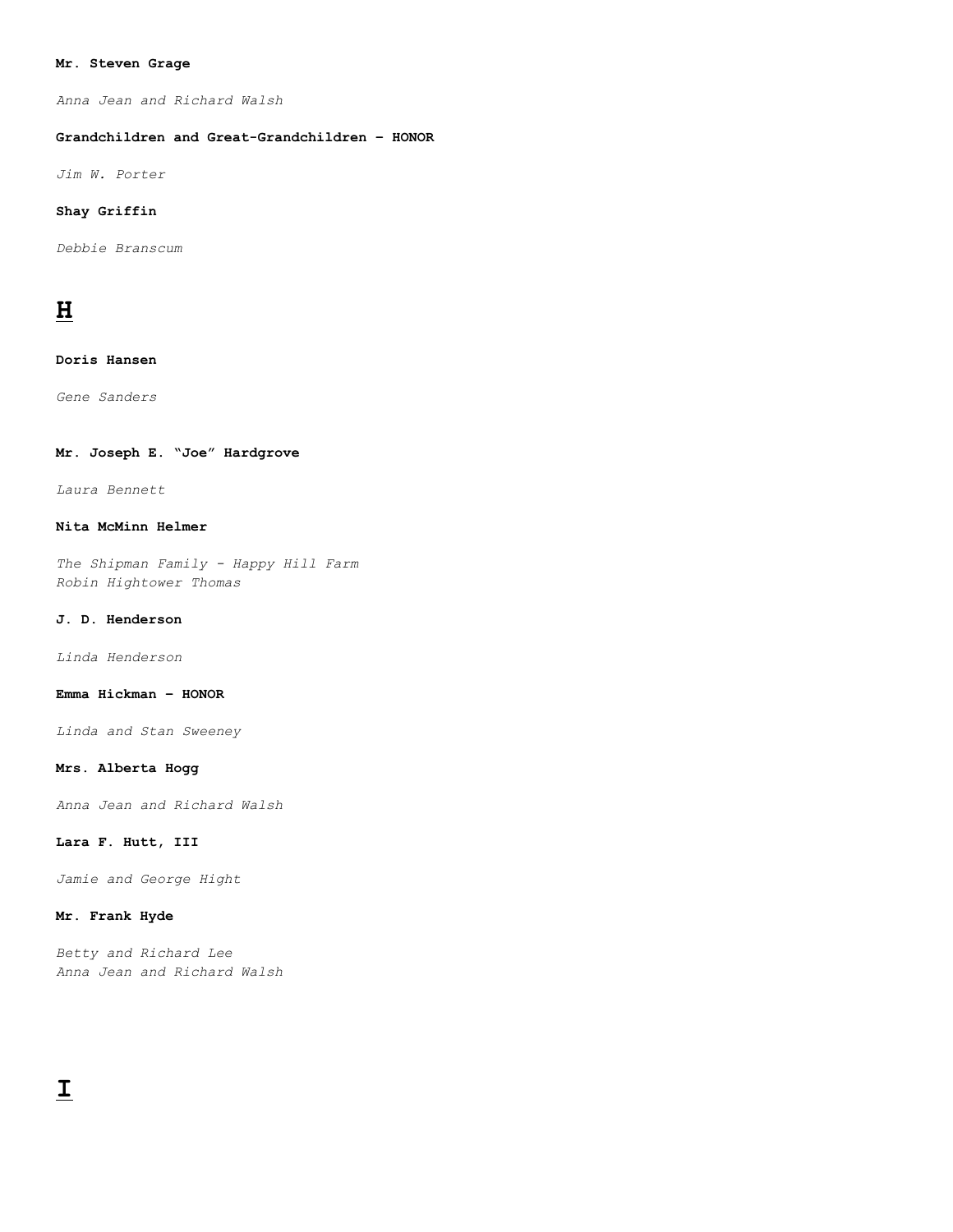**Victor R. Jury, Sr.**

*Bonnie Jury*

# **K**

**Anita Rogers Kamperman**

*Dan E. Kamperman*

**Carolyn Young Kasper**

*Anna Jean and Richard Walsh*

**Sammie and Pauline Kouri**

*Carolyn Kouri*

**Kathleen Ann Kurz – HONOR**

*Kaye and Gary Thompson*

# **L**

**Mr. Jimmy Lewis** *Gregory Jarboe*

**Kristin and Katie Lewis - HONOR**

*Gregory Jarboe*

**Mrs. Marylyn Love**

*The Shipman Family – Happy Hill Farm*

**Jean W. Lovelady**

*The Shipman Family - Happy Hill Farm*

# **M**

**Dr. James Maberry**

*Betty and John McBryde*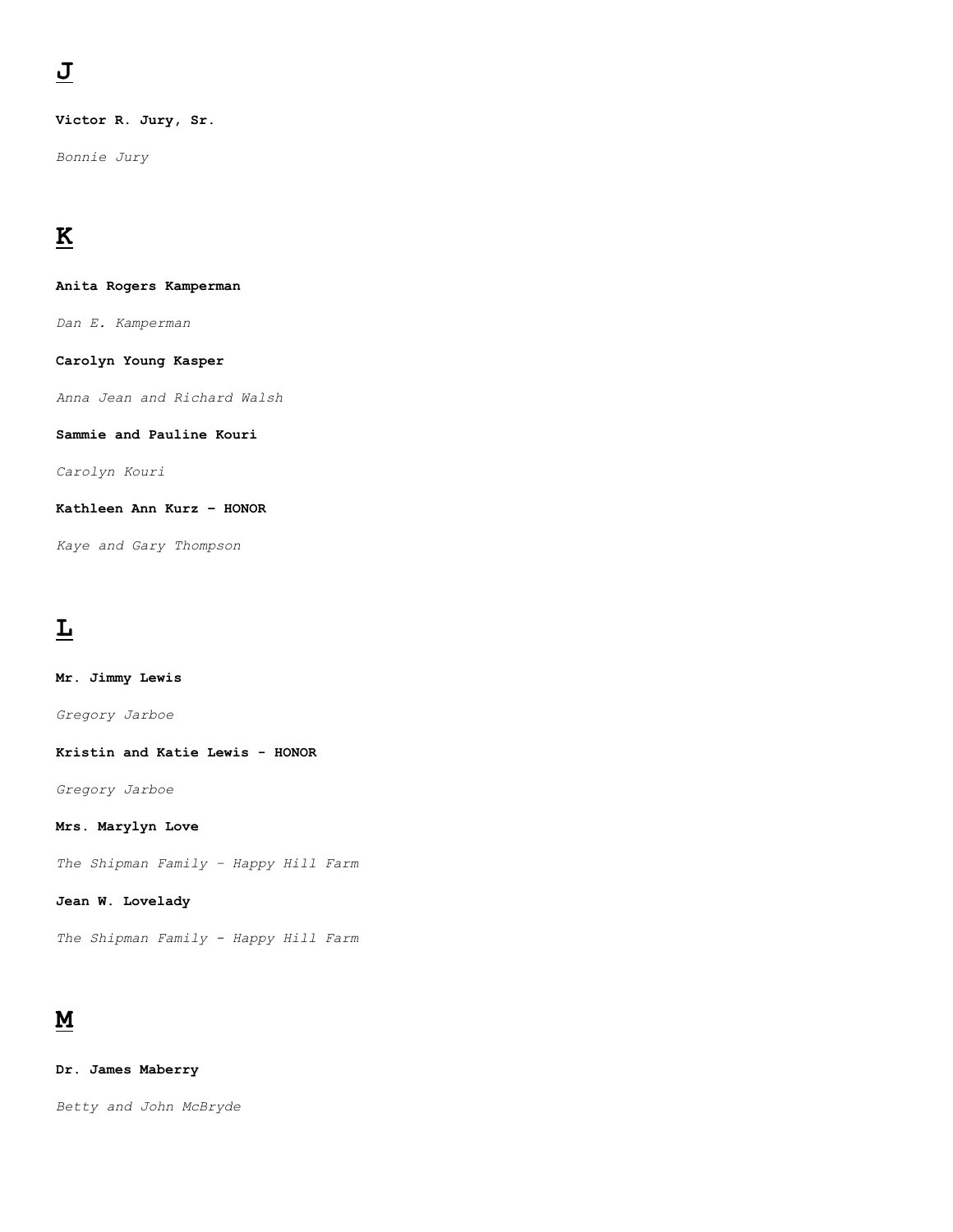#### **Pastor John Messmann – HONOR** *(Retirement)*

*Julie and Bruce Natchke*

#### **Charles and Edith Meyer**

*John D. Meyer*

**Carolyn and Gary Miller - HONOR** *(Anniversary)*

*Shirley Miller*

#### **Elizabeth Miller**

*Anna Jean and Richard Walsh*

#### **Horace Miller**

*Deborah and Albert Talley*

#### **Brian Mitcham**

*Nancy and Wallace Kemp*

#### **Mr. Jimmy Mulholland**

*Blair Brewster - SmartSign Donna Kolar The Shipman Family - Happy Hill Farm*

#### **Dorothy Mae Murphy**

*Sara and Charlie Cornett Gabriele and Jeffrey Hodges Barbara Meszaros Steve Proper Alison and Doug Simmons*

# **N**

**Barbara Nash**

*Dianna and Ray Robbins*

# **O**

**Our God Jehovah – HONOR**

*Richard and Grace Wolfe*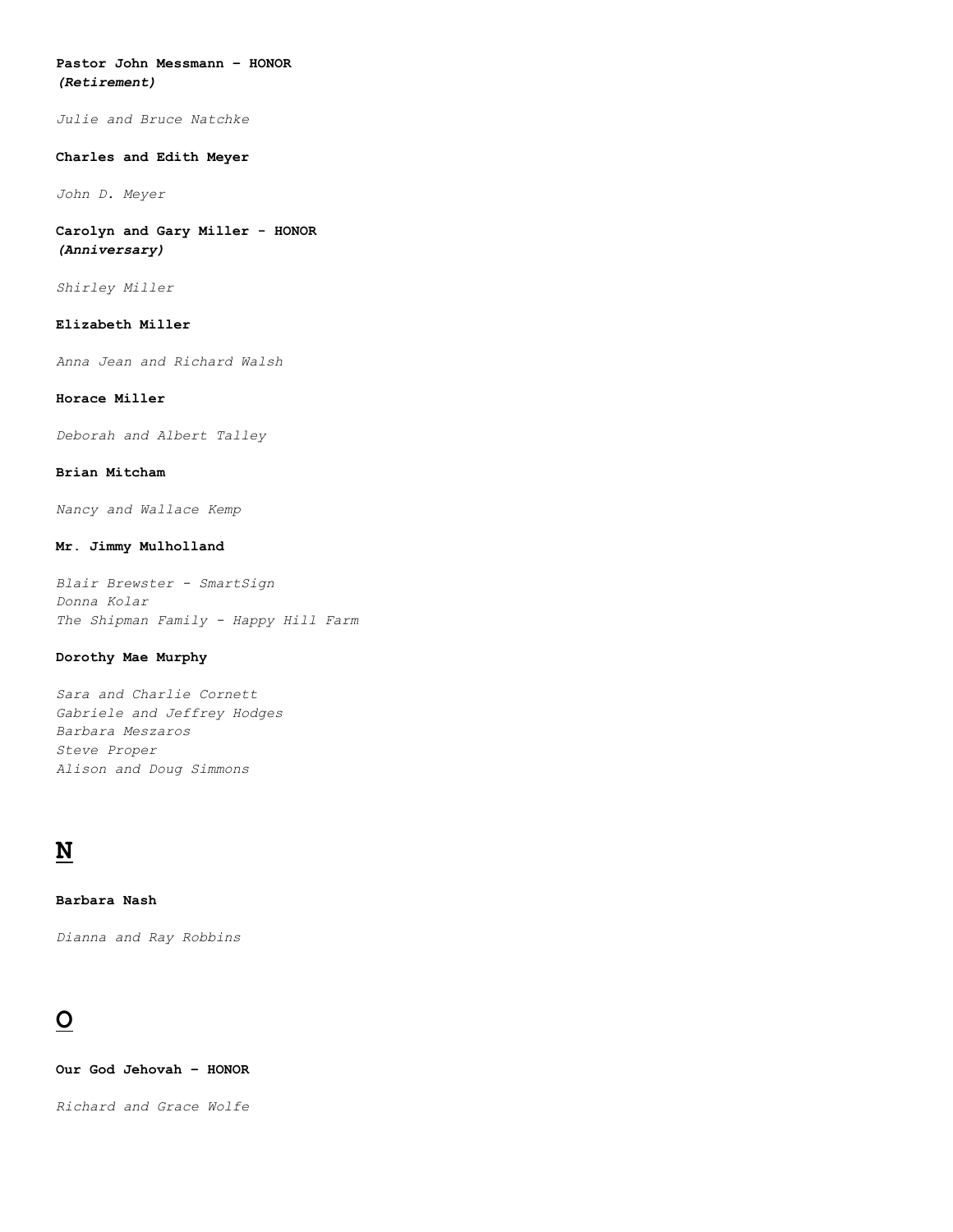## **James Parks**

*Merle Jo Parks*

## **Robert J. Patton**

*Samuel Laden, Jr.*

## **Mr. William "Bill" Paul, Sr.**

*Mr. and Mrs. H. B. Davis Rodney and Shawn Floyd Glen Cove Baptist Church McElroy Manufacturing, Inc. Barbara and Doug Miller Mr. Insurance Agency, Inc. Sheila and Scott Ogden Ben J. Scott The Shipman Family - Happy Hill Farm* Janice Swearengin & Family

# **Q**

# **R**

**Gary P. Rickard**

*The Shipman Family - Happy Hill Farm*

## **David Melton Riley – HONOR**

*(Birthday)*

*Linda and Tony Riley*

#### **Mildred Louise Ryder**

*Samuel C. Laden, Jr.*

# **S**

#### **Gene Saur**

*Joe and Lynn Sharp*

#### **Mr. C. Edward "Ed" Shipman, Sr.**

*Julie and Jim Turner*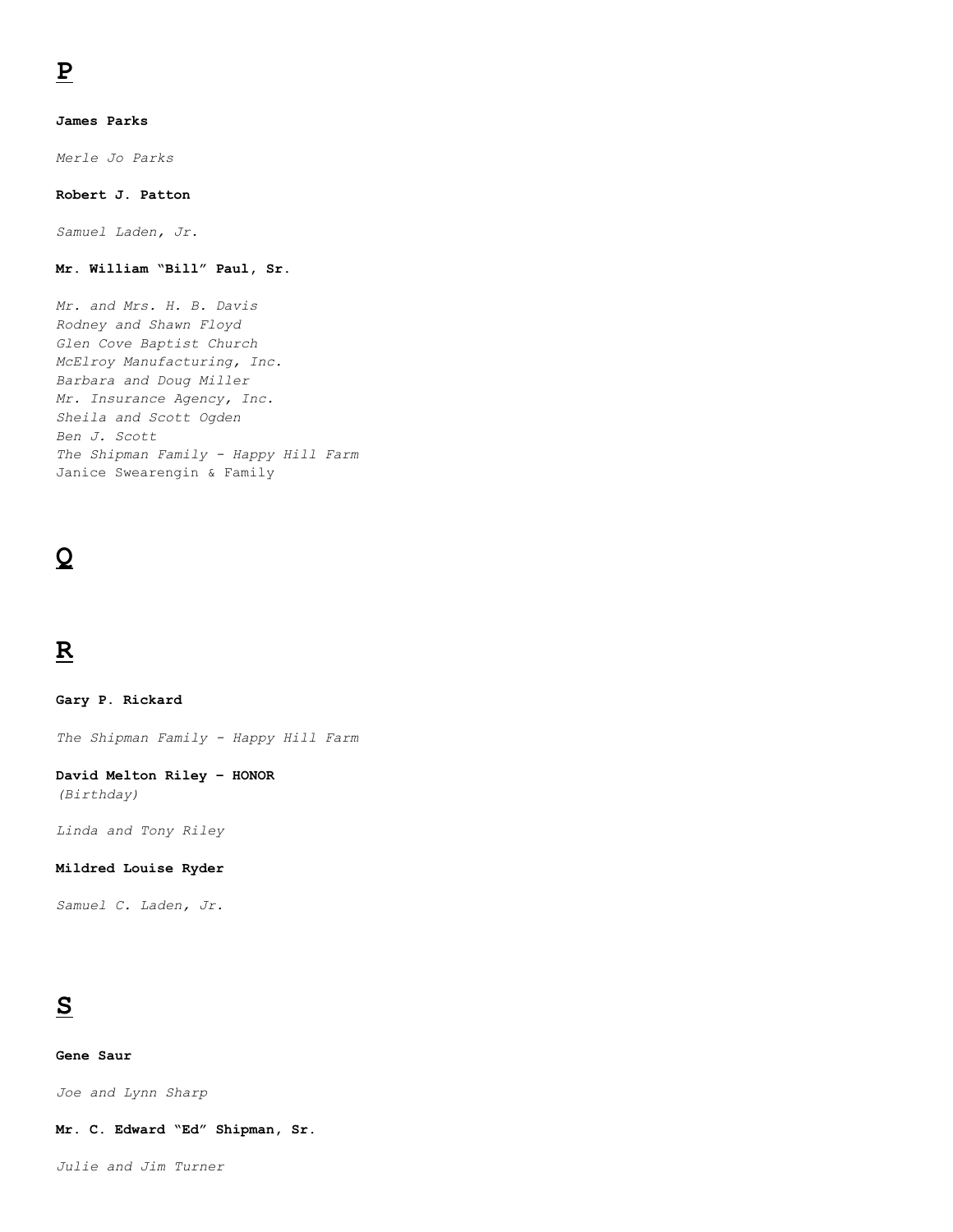#### **Bob Stanton – HONOR**

*Donna and Tom Cantrell*

## **Gerald Stell**

*Sharon and Chris Tiller*

### **Joe Stout**

*Nancy and John Goble, Jr.*

# **T**

#### **T. J. And Mr. Brown**

*Mr. and Mrs. Roy S. Jones*

## **U**

## **V**

## **W**

#### **Mrs. Sherry Walker**

*Verna and Berl Pedigo*

#### **Dr. Bill Ward**

*Anna Jean and Richard Walsh*

#### **Mr. John D. Weatherly, Jr.**

*Mary Ellen and Frank Modica Jan and Chuck Horwell Rosa and John Howell The Shipman Family - Happy Hill Farm*

#### **Vet Wells**

*Mrs. Diane Clegg*

#### **Ray Wilcox – HONOR**

*Cheryl and Ray Anderson Alice and Stanley Coker Patricia Dean Larsen*